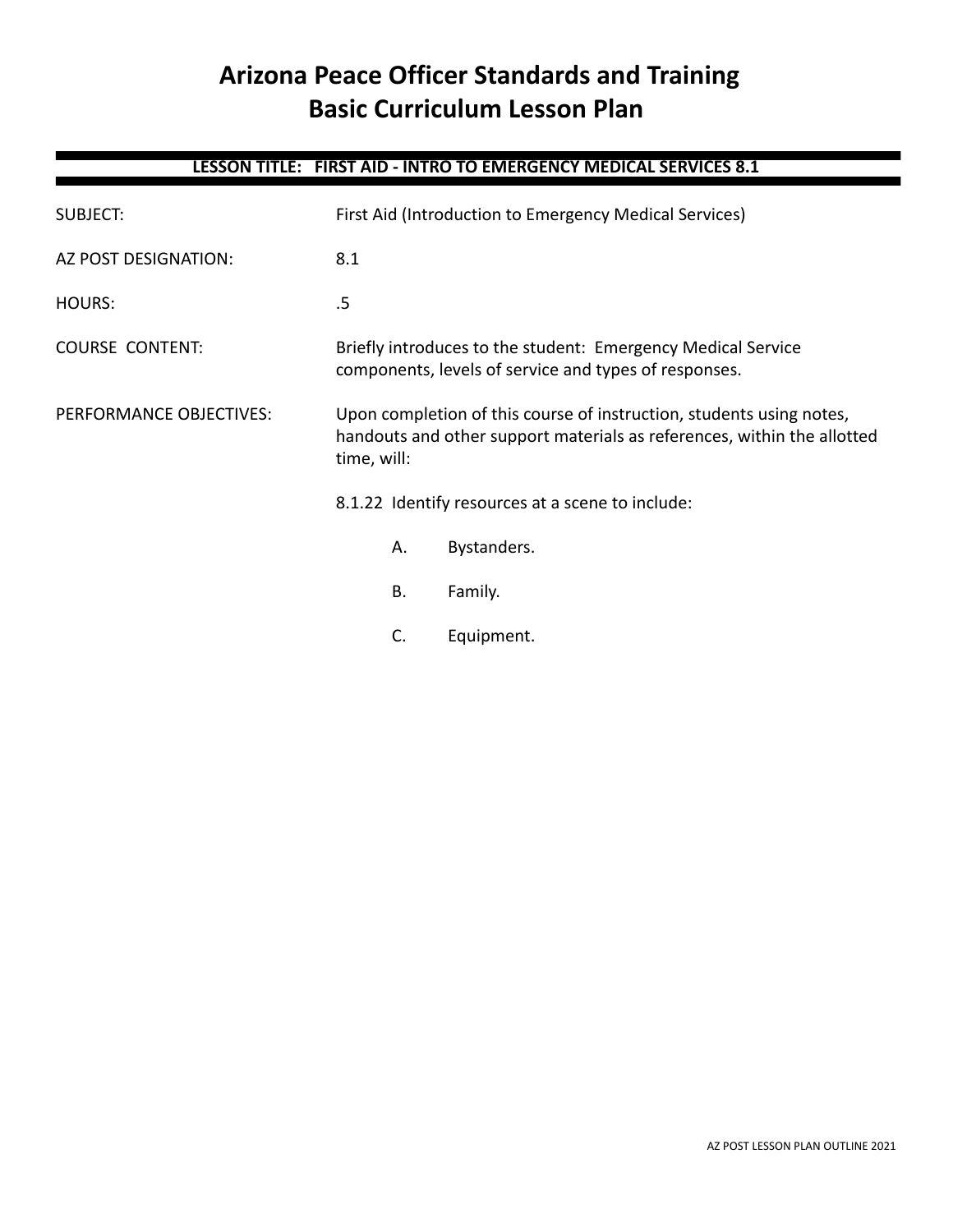| <b>LESSON TITLE: FIRST AID</b><br><b>INTRODUCTION TO EMERGENCY MEDICAL SERVICES</b>                                                                                                                                                                             | PAGE: 2                                                                                                   |                                                                                                                                                   |  |
|-----------------------------------------------------------------------------------------------------------------------------------------------------------------------------------------------------------------------------------------------------------------|-----------------------------------------------------------------------------------------------------------|---------------------------------------------------------------------------------------------------------------------------------------------------|--|
| DATE FIRST PREPARED:                                                                                                                                                                                                                                            | February 1998                                                                                             |                                                                                                                                                   |  |
| <b>PREPARED BY:</b>                                                                                                                                                                                                                                             | David Kleinman                                                                                            |                                                                                                                                                   |  |
| <b>REVIEWED - REVISED:</b><br><b>REVIEWED - REVISED:</b><br><b>REVIEWED - REVISED:</b><br><b>REVIEWED - REVISED:</b><br><b>REVIEWED - REVISED:</b><br><b>REVIEWED - REVISED:</b><br>AZ POST - APPROVAL:<br>AZ POST - APPROVAL:<br><b>INSTRUCTOR REFERENCES:</b> | David Kleinman<br><b>SME Committee</b><br>First Aid SME Group<br>AZPOST (DocX)<br>Don Yennie<br>Lori Wait | DATE: December 1998<br>DATE: October 2003<br>DATE: November 2017<br>DATE: March 2020<br>DATE:<br>DATE:<br>DATE: November 2017<br>DATE: March 2022 |  |
| <b>CLASS LEVEL:</b>                                                                                                                                                                                                                                             | Student                                                                                                   |                                                                                                                                                   |  |
| <b>TRAINING AIDS:</b>                                                                                                                                                                                                                                           |                                                                                                           |                                                                                                                                                   |  |
| <b>INSTRUCTIONAL STRATEGY:</b>                                                                                                                                                                                                                                  | Lecture and discussion.                                                                                   |                                                                                                                                                   |  |
| <b>SUCCESS CRITERIA:</b>                                                                                                                                                                                                                                        | 70% or higher on a written, multiple-choice examination.                                                  |                                                                                                                                                   |  |
| <b>COMPUTER FILE NAME:</b>                                                                                                                                                                                                                                      | 8.1 First Aid Intro to Emerg Med Srvcs                                                                    |                                                                                                                                                   |  |
| DATE RELEASED TO THE SHARE FILE:                                                                                                                                                                                                                                | May 27, 2022                                                                                              |                                                                                                                                                   |  |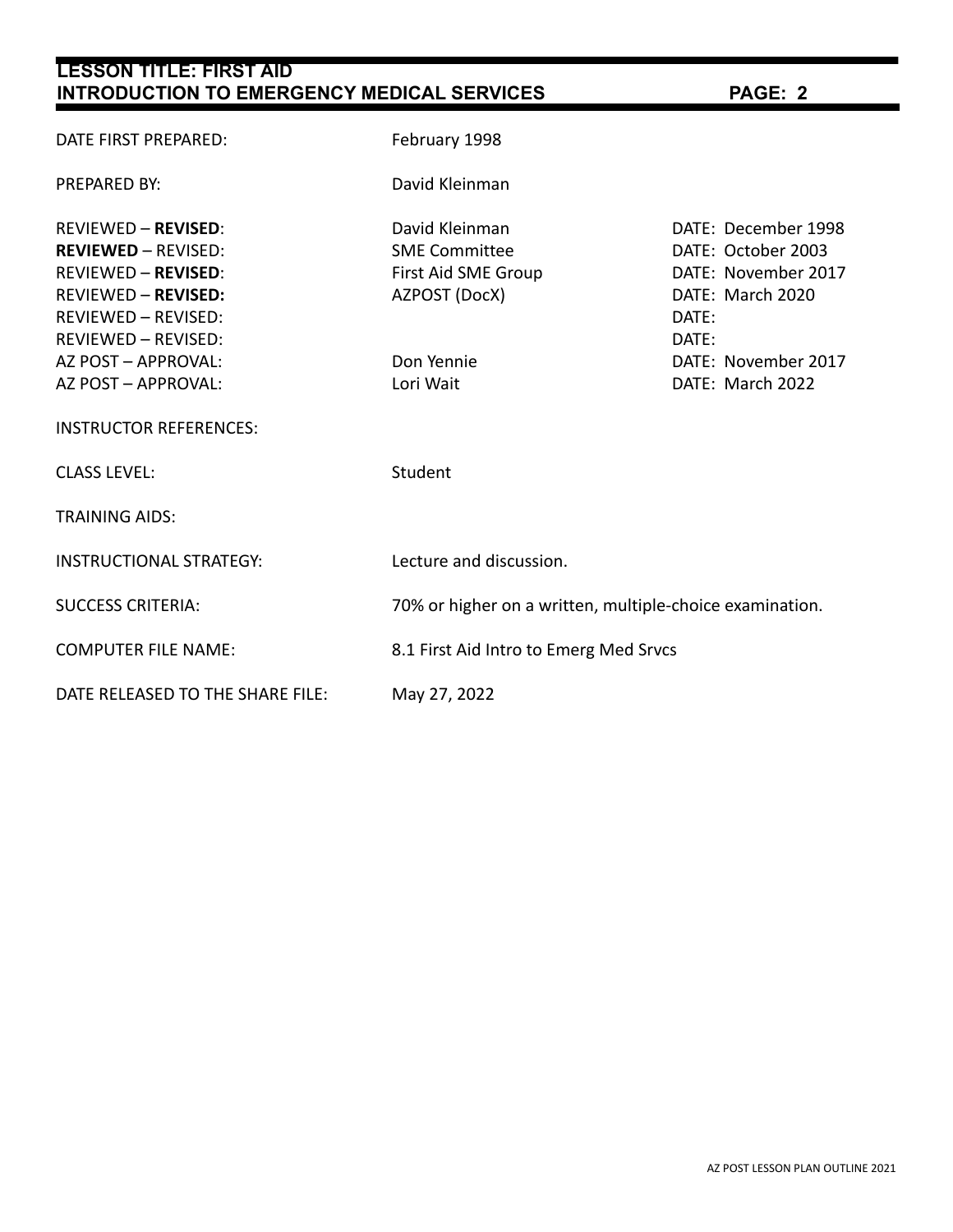# **LESSON TITLE: FIRST AID INTRODUCTION TO EMERGENCY MEDICAL SERVICES PAGE: 3**

### **I. INTRODUCTION**

- A. Instructor (self) introduction.
- B. Preview of performance objectives.

### **II. COMPONENTS**

- A. Pre-hospital.
	- 1. Lay persons trained in Cardiopulmonary Resuscitation (CPR) and first aid. (Not all levels are available.)
	- 2. First responders.
	- 3. Fire/rescue.
	- 4. Ambulance.
- B. Hospital.
	- 1. Emergency Department (ED) nurse.
	- 2. ED doctor.
	- 3. Specialty doctors.

#### **III. LEVELS OF SERVICE**

- A. First responder.
	- 1. Not a recognized certification in Arizona.
	- 2. Volunteer fire departments often use people with this level of training.
	- 3. CPR and basic first aid training.
- B. Emergency Medical Technicians (EMT's) Basic Life Support (BLS).
	- 1. They will know how to use oxygen therapy, bandaging, **some basic drugs**, childbirth and basic **vehicle** extrication.
	- 2. All ambulance attendants and most firefighters will have this classification.
- C. Intermediate EMT's Advanced Life Support (ALS).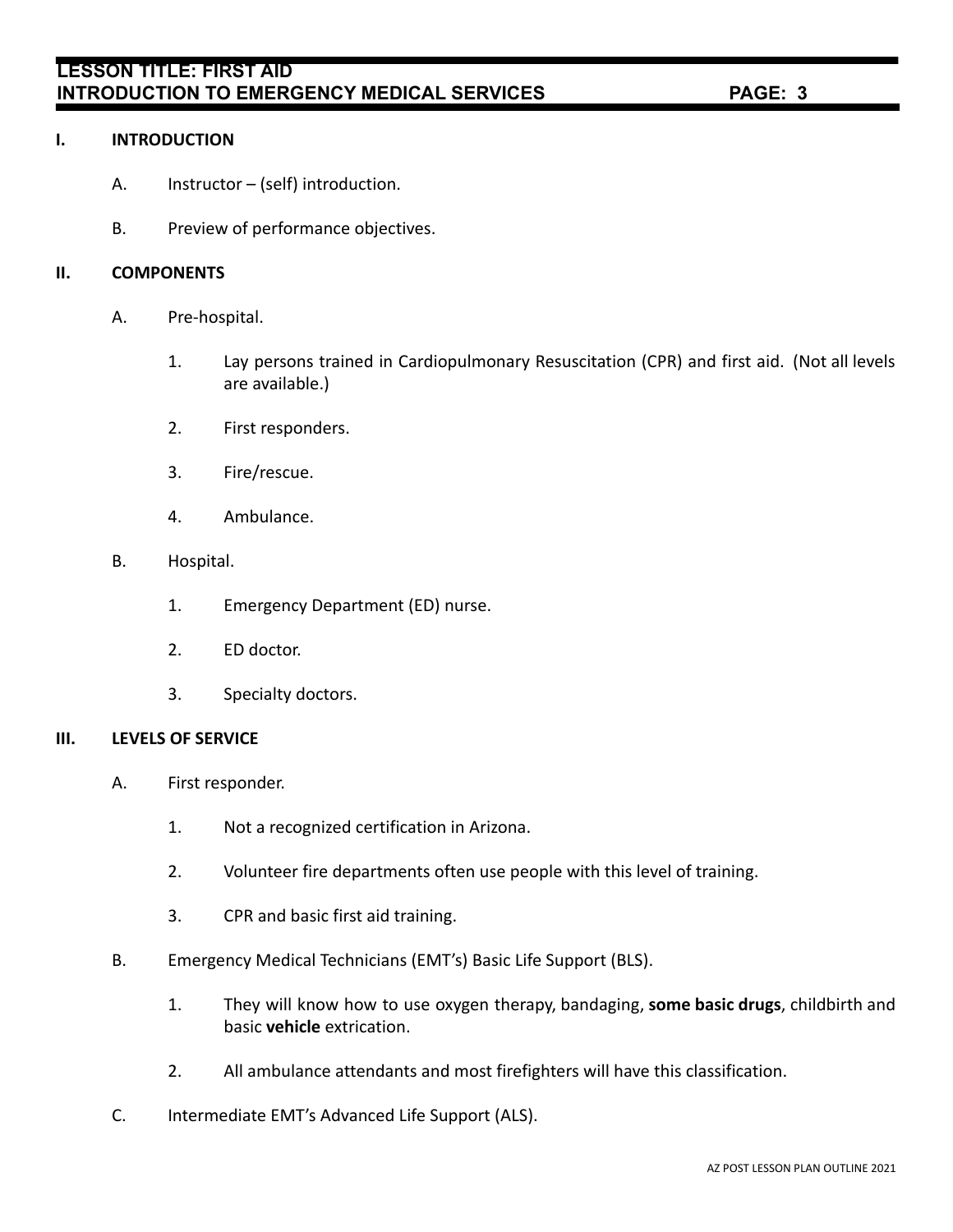# **LESSON TITLE: FIRST AID INTRODUCTION TO EMERGENCY MEDICAL SERVICES PAGE: 4**

- 1. They will know advanced airway management, IV therapy and the drugs related to controlling trauma.
- D. Paramedic Advanced Cardiac Life Support (ACLS).
	- 1. Requires you to be an EMT.
	- 2. Will possess all of the skills of an EMT and "intermediate" plus advanced cardiac management. They will know pediatric advanced life support, the drugs related to trauma and cardiac and basic trauma life support or pre-hospital trauma life support.

#### **IV. TYPES OF RESPONSES**

- A. Emergency medical dispatching.
	- 1. Provide pre-arrival instructions for lifesaving first aid techniques.
	- 2. Coordinate system resources.
		- a. System status which moves units around to cover call volume. (Explain why this is important to police officers.)
		- b. Priority dispatch where dispatchers ask the appropriate questions to decide what would be the best response.
		- c. Tiered responses which send a basic and an advanced unit first to all calls even if the call is of an advanced nature.
- B. Fire/rescue.
	- 1. Usually EMT's, but will at least have some basic training.
	- 2. Can treat, but cannot transport.
	- 3. Usually have training in scene management.
	- 4. Extrications, hazardous materials and fire suppression. ( Can help with traffic control and other things, but can also remove evidence.)
- C. Ambulances.
	- 1. All levels of service.
	- 2. Can treat and transport.
	- 3. Trained in scene management.